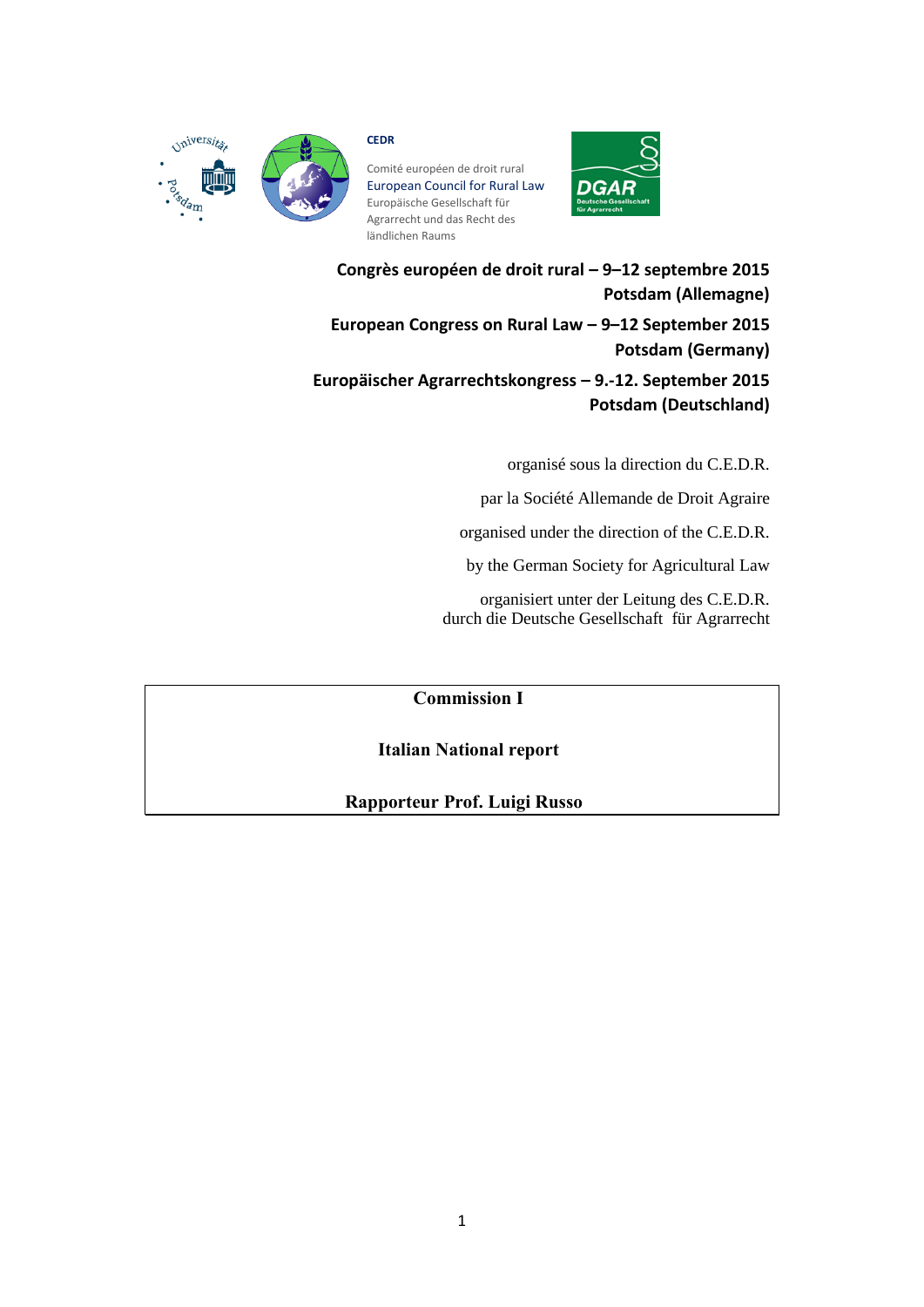The CAP reform of 2013 has been perceived by Italian farmers as a new chapter of a route progressively lowering their incomes. Indeed, the new EU financial framework establishes lower levels of financial resources to the CAP and the new entitlements for direct payments are going to be worth less than the older ones.

Moreover, the EU provisions about internal convergence of the value of entitlements will modify their values, increasing the value of the entitlements under the national average and lowering the value of the entitlements over the national average.

Perhaps, the most of the concerns about the reform are focused on the greening, first of all due to the reduced average arable land available for agricultural producers; in most cases the compliance to the greening provisions is going to create new burocracy, new obligations for the beneficiaries, new costs which could be appreciate only where agricultural activities are done in wide holdings, and not as small as in Italy.

Professional agricultural organisations are working to eliminate or to reduce, or at least to simplify the greening obligations in the midterm CAP review.

The CAP reform of 2013 has been implemented with ministerial decrees adopted by the Minister for the agricultural, food and forestry policy (MIPAAF), without the adoptions of laws or other acts having the strength of the law; this can be explained because the EU regulations are deeply detailed, so that the spaces left to Member States do not need an implementation by laws.

Bypassing the laws allows an easy review of the national regulations too, being not necessary to involve the Parliament.

The current issues are about the use or, better, the abuse of the instrument of the ministerial decree: currently in Italy have been adopted six ministerial decrees: five of them focused on the implementation of the direct payment system, and one (dated 23.1.2015) providing the internal rules of the cross compliance, regulated by Reg. EU 1306/2013, but operating, as known, also in the sector of direct payments.

The most relevant for the implementation in Italy of the direct payment system is the DM 18.11.2014; the other four DMs (dated 12.1.2015, 26.2.2015, 20.3.2015, 12.5.2015) have been adopted to cover some aspects not ruled by the first one, or to lay down simplifications in the applications of the European discipline.

## **Active farmers**

The definition of active farmer for the purposes of art. 9 of Regulation EU n. 1307/2013 has been layed down by ministerial decree 18.11.2014; such are the farmers:

a) having a social security account as direct farmers ("coltivatore diretto", a figure of small farmer, that supplies, with the help of his/her family, a workforce for at least 51% of the total amount of workforce necessary for the agricultural production) or professional farmers ("imprenditore agricolo professionale", whose agricultural activity incomes are more of the 51% of all the subject incomes, and farm for more of the 51% of the annual working time).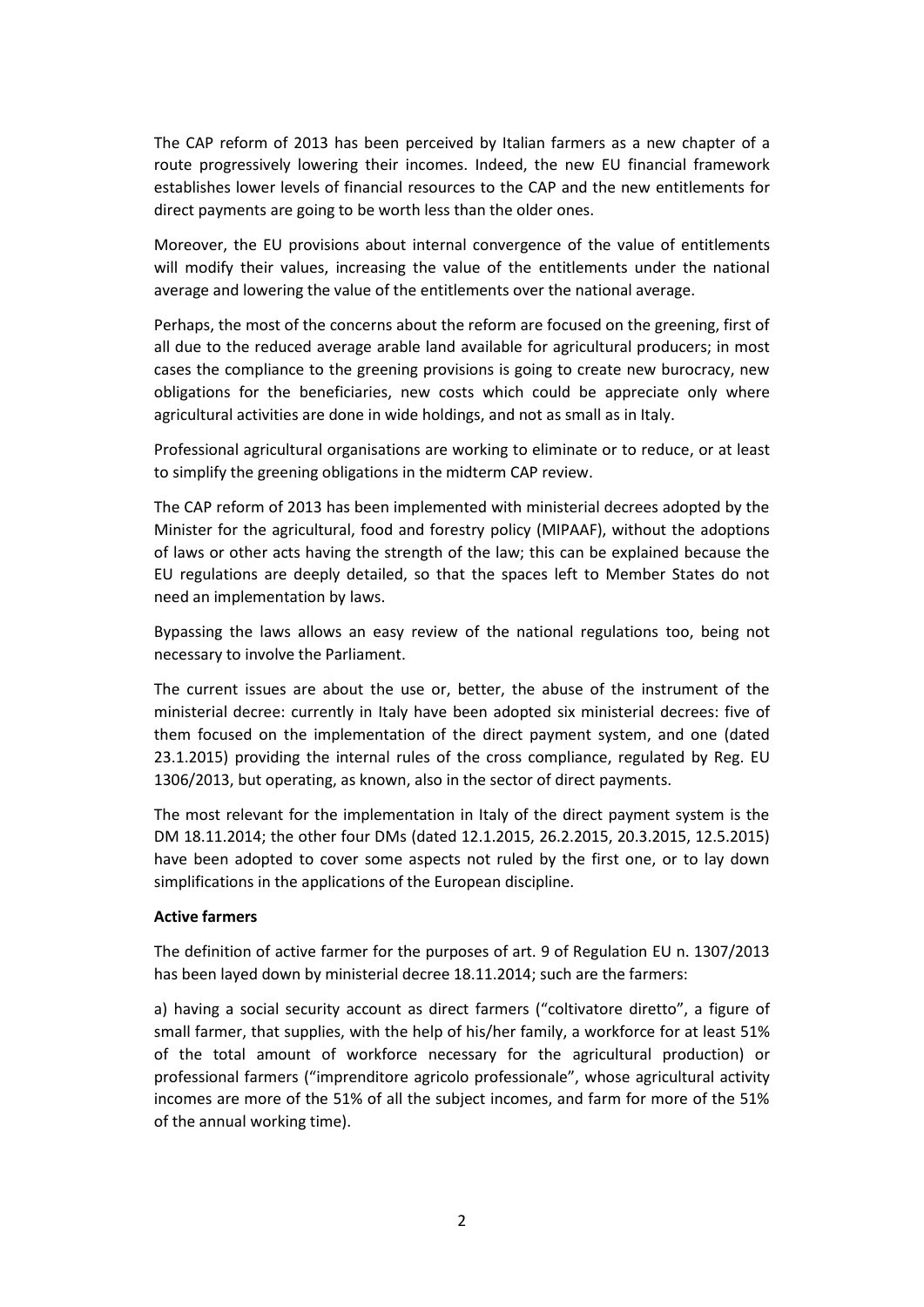b) having a vat account in the agricultural sector and, from 2016, presenting an annual vat declaration for the year before (with the exception of the farmers working in mountain zones or areas with natural constraints).

These requirements do not apply to the subjects that have perceived no more of 1.250 euro (5.000 euros for beneficiaries whose lands are in mountain or in areas with natural constraints).

The list of subjects excluded from the direct payment scheme of Art. 9, par. 2, reg. 1307/2013, is implemented with the provision of the bodies (companies or natural persons) which are involved in banking or financial or commercial intermediation activity; insurance companies or cooperatives, except the ones operating in areas with natural constraints; public administrations, except the bodies carrying out training activities or experimentation in the agricultural sector.

# **Capping**

Payments over 150.000 euros are reduced of 50% for the amount over that threshold, and if the payments are above 500.000 euros no payments are paid over that threshold. For the establishing of the threshold is mandatory to exclude the amounts paid for salaries linked to an agricultural activity, taxes, social security contributions concerning the beneficiary and the members of his or her family.

## **Young farmers**

The rules are given by articles 17 ff., D.M. 1.11.2014. Article 17 recalls art. 50, par. 6, a), Reg. 1307/2013, stating that this payment can be request for no more of 90 hectares. The percentage of the national ceiling fixed for the payments to young farmers is 1%, but this percentage can be modified with a following ministerial decree.

## **Coupled support**

A coupled support has been disposed for milk, sheepmeat and goatmeat, beef and veal, durum wheat, rice, protein crops, sugar beets, tomatoes for processing, olive oil, by articles from 19 to 27, DM 18.11.2014. Other rules for some of these sectors have been layed down by DM 12.5.2015.

The national ceiling percentage for the coupled support is fixed in 11%.

## **Small farmers**

The small farmers scheme has been implemented (art. 28, DM 18.11.2014): the stakeholders have to submit the application not beyond the fifteenth of September 2015. Another DM (20.3.2015, which layes down further rules with the object to simplify the managing of the CAP) states (at art. 8) simplified measures for the small farmers that need, to be effective, the Commission authorisation or a modification of Reg. 809/2014 by EU Commission.

## **The phasing-out of the milk quota system**

Wide concerns are arised from the milk sector, related to the phasing out of the milk quota system. In June 2015 the Italian Government – pushed by the milk producers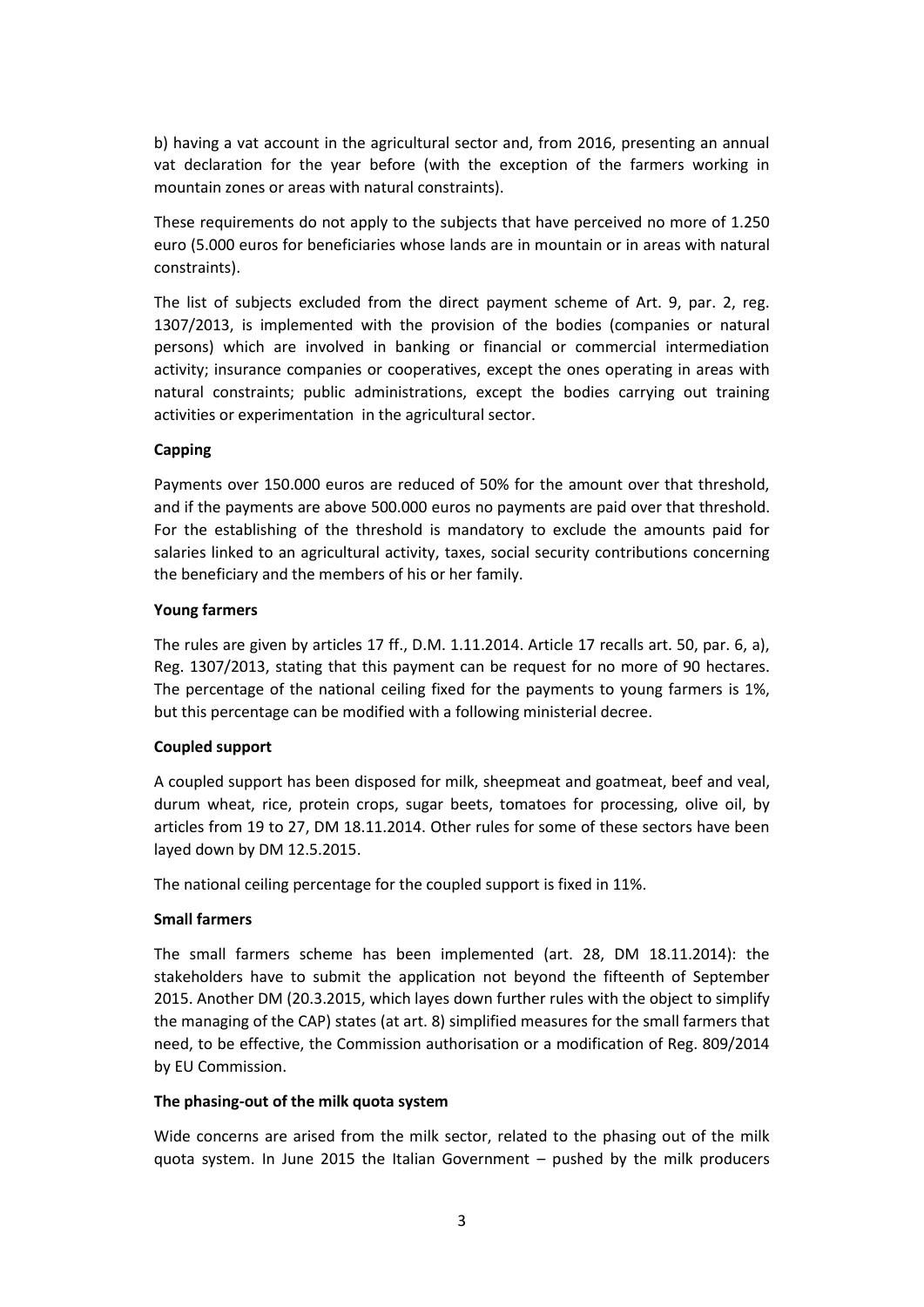organisations - has adopted the Decreto legge (law decree) n. 51/2015 (which has to be converted in law by the Parliament not beyond 60 days, and currently the Parliament is working on it) with which some rules of Reg. EU 1308/2013 have been implemented. In particular, the D.L. states – inter alia - that contracts between farmers and the first purchaser of raw milk not only have to be made in writing (that it was just provided with previous national rules) but also have to have a minimum duration of twelve months, without prejudice to the farmer's right to refuse such a minimum duration provided that he does so in writing. Furthermore, the D.L. strengthens the bargaining powers of the weak part, modifying some provisions layed down by art. 62 of D.L. n. 1/2012, concerning the contracts of sale of agricultural products and foodstuffs to a distributor or a processor.

Art. 3 of D.L. 51/2015 implements the new EU rules on interbranch organisations in the milk and milk products sector too. It states the recognition rules for that organisations, explaining which are the significant shares of the economic activities requested for the recognition, and regulates when a recognised interbranch organisation, operating in a specific economic area or areas, may request to the Ministry of Agriculture to make binding, for a limited period of time, some of the agreements, decisions or concerted practices agreed within that organisation on other operators acting in the economic area or areas in question, whether individuals or groups, who do not belong to the organization, and to obtain from these operators financial contributions as provided in Art. 165, Reg. 1308/2013.

D.L. n. 51/2015 has been converted by the Parliament with the law n. 91/2015, dated 2.7.2015, published in Italian official journal n. 152 on 3.7.2015.

## **Shifting of funds from the first to the second pillar**

No shifting between pillars has been provided.

## **Greening**

The so called greening has been implemented by DM 18.11.2015 and further by the following DM 26.2.2015.

The greening provisions of the DM 18.11.2014 are focused on permanent grassland and ecological focus areas: for the first topic, the DM states that agricultural producers cannot convert their permanent grassland without authorisation by AGEA ("Agenzia per le Erogazioni in Agricoltura", the Italian coordinating body).

Are defined ecological focus areas all that listed in par. 2 of the Art. 46 of the Regulation 1307/2013. For the purposes of Art. 45, par. 4, Reg. 639/2014 (Commission delegated Regulation) are also considered the trees in line with a crown diameter less than 4 meters belonging the species listed in Annex II at the DM 18.11.2014, and the other trees listed in Art. 7 of the Italian law n. 10/2013 (the Annex II has been repealed by a new one provided with DM 20.3.2015).

For the purposes of Art. 45, par. 8, Reg. 639/2014, are considered suitable the surfaces with short rotation coppice vested with poplars, willows, eucalyptus, alders, elms and planes with production cycle not exceeding eight years.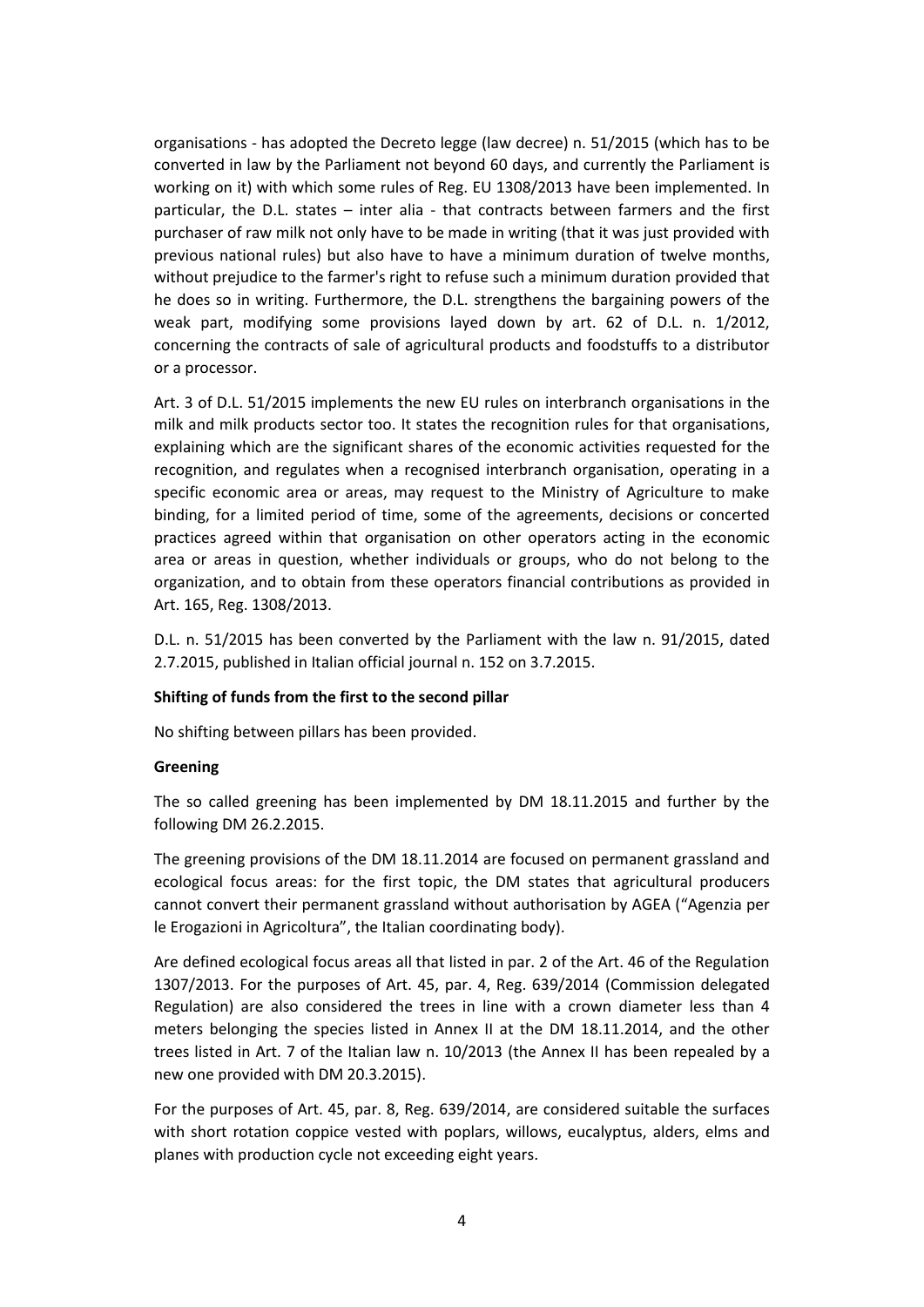For the purposes of Art. 45, par. 10, Reg. 639/2014, the species of nitrogen-fixing crop are defined by Annex III at the DM 18.11.2014.

The DM 26.2.2015 has integrated the previous DM 18.11.2014, stating additional provisions for crop diversification and set aside and for the agricultural focus areas.

In particular, it states detailed rules for the modalities of filling the cultivation business plan, relevant for determining the crop diversification, and the definition of set aside for the purpose of the greening: such is the retirement of an arable land for at least eight months in the year of the application. Art. 10, D. 26.2.2015 specifies, furthermore, which activity has to be done e which is forbidden in the lands retired from production.

Art. 11 DM 26.2.2015, lastly, adds detailed provisions concerning what it is possible and what it is not possible to do in the agricultural focus areas. While the previous DM left to the coordinating body any decision about modalities of measurement of the areas, the most recent one provides factors of conversions and ponderations that need to be observed by the coordinating body, which loses his previous discretion.

## **Equivalent practices**

Equivalent practices have been recognised: such are the practices listed in the Annex IX at Regulation 1307/2013 and the others provided with the measures layed down by art. 39, par. 2, Reg. 1698/2005 or by Art. 28, par. 2, Reg. 1305/2013. The DM 18.11.2014 states that with another DM will be recognised practices on the basis of the notification of the approved rural development programmes.

The DM 26.2.2015 states, but only for the year 2015, that agricultural producers cannot use equivalent practices provided by Art. 43, par. 3, Reg. 1307/2013 to obtain the greening payment.

## **Additional payments for areas with natural constraints**

No additional payments for areas with natural constraints are provided.

## **Enforcement problems**

The two DMs laying down rules for the simplification in the managing of the CAP (DM 12.1.2015, n. 162, and DM 20.3.2015, n. 1922) could give a contribution to the fight against the frauds and could facilitate the work of the controls bodies.

#### **Information on beneficiaries published and to what extent**

The DM 12.1.2015, laying down rules for the simplification of the managing of the CAP, states, at Art. 3, par. 8, that are public the aggregate data at municipal level and the data concerning individual beneficiaries with reference to the amounts received: these information can be obtained with "simple research tools" on SIAN (Sistema Informativo Agricolo Nazionale: in English: National agricultural information system) internet portal.

#### **Advice for farmers on the legal framework on market organisations**.